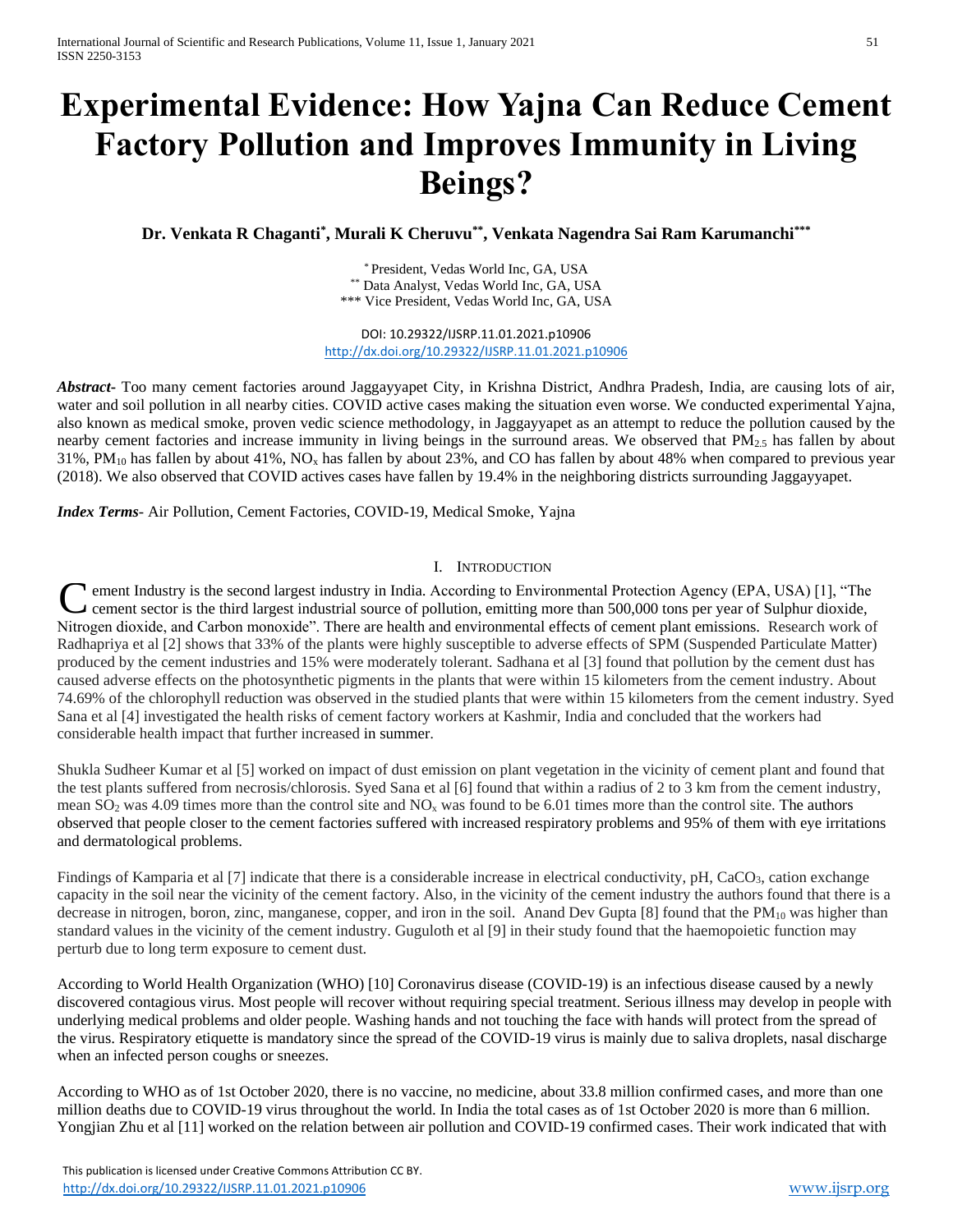the increase in air pollution there is a significant increase in the COVID-19 infection. Xiao Wu et al [12] in their work concluded that "A small increase in long-term exposure to  $PM_{2.5}$  leads to a large increase in the COVID-19 death rate". Antonio Frontera et al [13] concluded that persisting exposure to PM $_{2.5}$  and high atmospheric NO<sub>2</sub> may provide worse outcome in COVID-19 patients. Daniele Contini et al [14] concluded in their work that "Exposure to air pollution could increase vulnerability and have detrimental effects on the prognosis of patients affected by the COVID-19". Kai Chen et al [15] observed that improved air quality and reduction in  $PM_{2,5}$ reduced some cardiovascular deaths and PM<sub>2</sub> s-related deaths.

Abdolali et al [16], have reviewed Medicinal Smokes from different countries in different continents. According to their review, one of the three main methods for administering smoke is inhalation, directed smoke, and as air purifier. First is used in the treatment of pulmonary and neurological disorders. Second is used for dermatological and Genito-urinary disorders. The third is used as an air purifier.

# *A. Cement factories around Vedadri near Jaggayyapet, Andhra Pradesh, India*



Figure – 1 Location of Vedadri and Cement Factories near it. [Courtesy google maps]

As seen from fig-1 we notice that Vedadri (circled in red) is in the closest vicinity of Hemadri Cements Ltd and within a distance of 10 -15 km from 5 other cement factories and within 25 – 30 km from 5 more cement factories. This is a serious concern for heavy pollution from the cement factories in the vicinity of these factories.

# *B. Methods followed by the government to prevent pollution from these factories*

The Pollution Control Board of Andhra Pradesh directed [17] some cement factories to provide automatic water sprinkling system along the roads to minimize dust emission.

# *C. What is the method followed by the world for combating COVID-19?*

Since there are no definite medicines, vaccines, or therapy for COVID-19, various countries are following the guidelines given by WHO [18], or by following government lockdowns, house quarantine, wearing mask, washing hands with soap, and social distancing etc. In India there had been a lockdown for more than two months, but evidently the situation did not improve.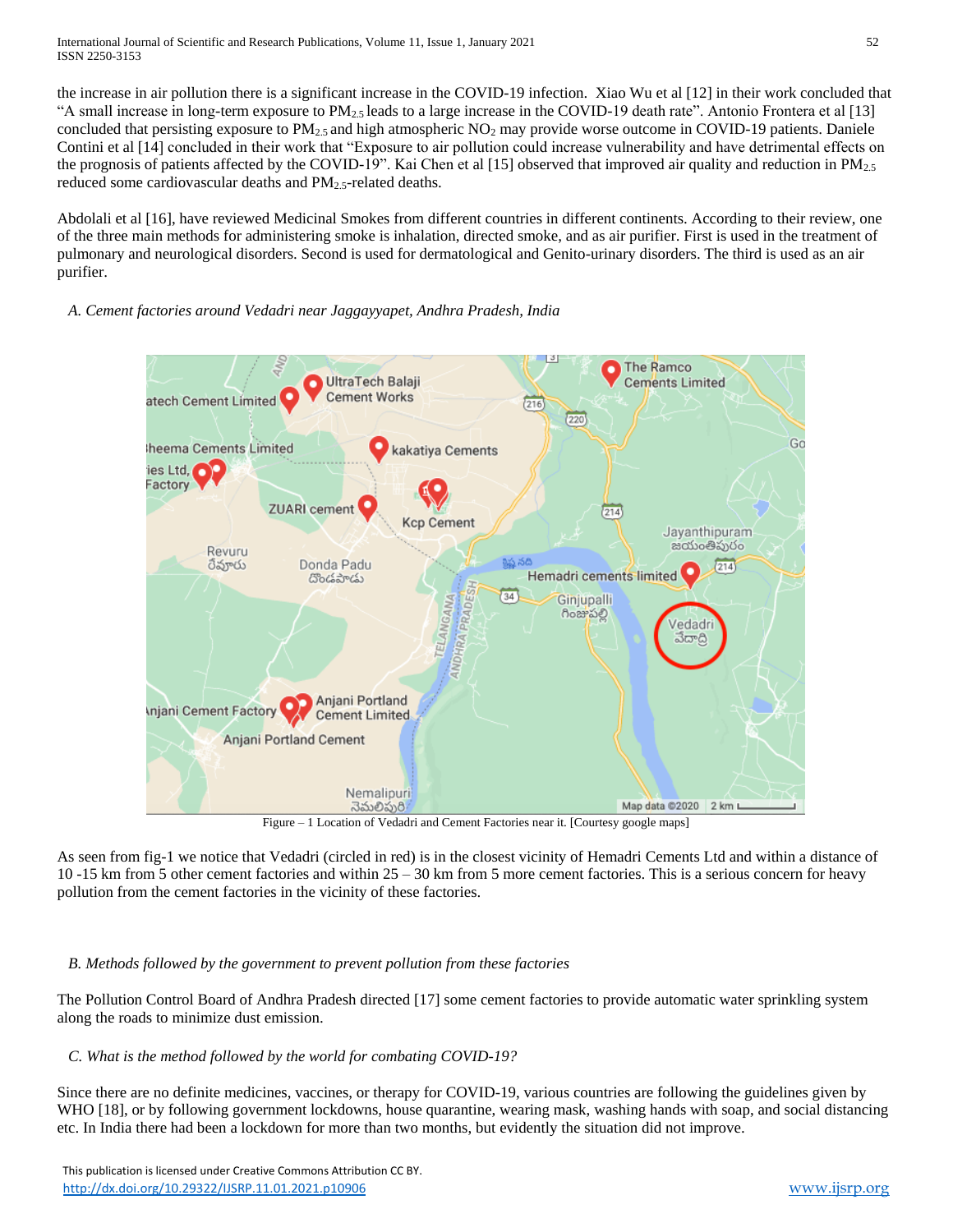## *D. Problem Statement*

At the time of writing this paper, there are no serious methods implemented either by the government or the factories to curb the pollution caused by the cement factories. There are no scientific evaluations done by the government and the people in and around the cement factories are under constant exposure to dangerous levels of air pollution, water pollution, and soil pollution. Before November 2020 there were no vaccines available for the cure of COVID-19 and the air pollution causes more problems for patients suffering from COVID-19 and lung problems.

*E. Factors that interested us to reduce the air pollution at Vedadri that was closest to Hemadri Cement Factory*



Figure - 2 Yajna (source: [https://sreenivasaraos.com/tag/yajna\)](https://sreenivasaraos.com/tag/yajna)

"Yajna" is a scientific process that is carefully carried by specialists who are well trained in executing the process. As shown in the above Fig  $-2$ , a fire pit is prepared, and fire is kept inside the pit with the help of special sticks known as "Samidhas". These "Samidhas" are obtained from various trees such as Ashwath, Udumbar (Ficus Glomerata), Palaash (Butea Frondosa), Shami (Propsopis), and Vikadgand (Capparis Spinosa). Then cow ghee (Butter turns to ghee on heating), other food materials, precious metals, scented materials such as sandalwood, and herbs are kept in the fire at regular intervals.

In Yajna four types of materials are used for offering in the fire Yajna. (1) Scented materials such as Kasturi, and saffron. (2) Sweet materials - jaggery, honey, etc., (3) Strength producing materials such as cow ghee, cow milk, and rice. (4) Health preserving materials – herbs, precious metals, etc. These materials are acquired and purified before offering them in proper proportions in the Yajna. As a result, air and rainwater get purified and everyone gets pleasure. The above said materials when offered in the fire of Yajna, become minute and mix with the air.

When these materials are offered in the fire Yajna hot smoke and steam are produced. Due to heat these materials get dried by releasing the vapors from them. These vapors mixing with the air enters the atmosphere. In that vapor the water part is steam and particles mixed with steam part is smoke. These vapors and particles interact with the atmospheric particles and purify the air. These vapors and particles collect and form clouds. Because of this we get good rains with purified water.

An ahuthi is the selected/allowed material that is offered in the fire pit or Yajna fire. Each ahuthi is equal to about 10 grams of either ghee, herbs, or cooked food such as sweets. For our experiments we have offered anywhere from 5,000 to 10,000 ahuthis depending on the Yajna design.

The Yajna fire generally is between 200 to 1,000 degrees Celsius and above. At this temperature generally all materials (eatables, herbs, etc.) are vaporized and the molecules/atoms/ions rise high into the atmosphere. These molecules have high kinetic energy and travel long distances and climb great heights as the density of these vapors is lesser than the surrounding air. These molecules have the capacity to interact with the atmospheric gases/particles and cause reduction in pollution. As an example, Sulphur dioxide can be removed using Carbon (Sappok and Walker) [19].

Experimental results [20] showed that the air pollutants could be reduced by Yajna. It was shown that Sulphur Oxide compounds reduced by about 51% and Nitrogen Oxide compounds reduced by about 60% while respiratory suspended particulate matter reduced by 9% and suspended particulate matter reduced by 65% respectively.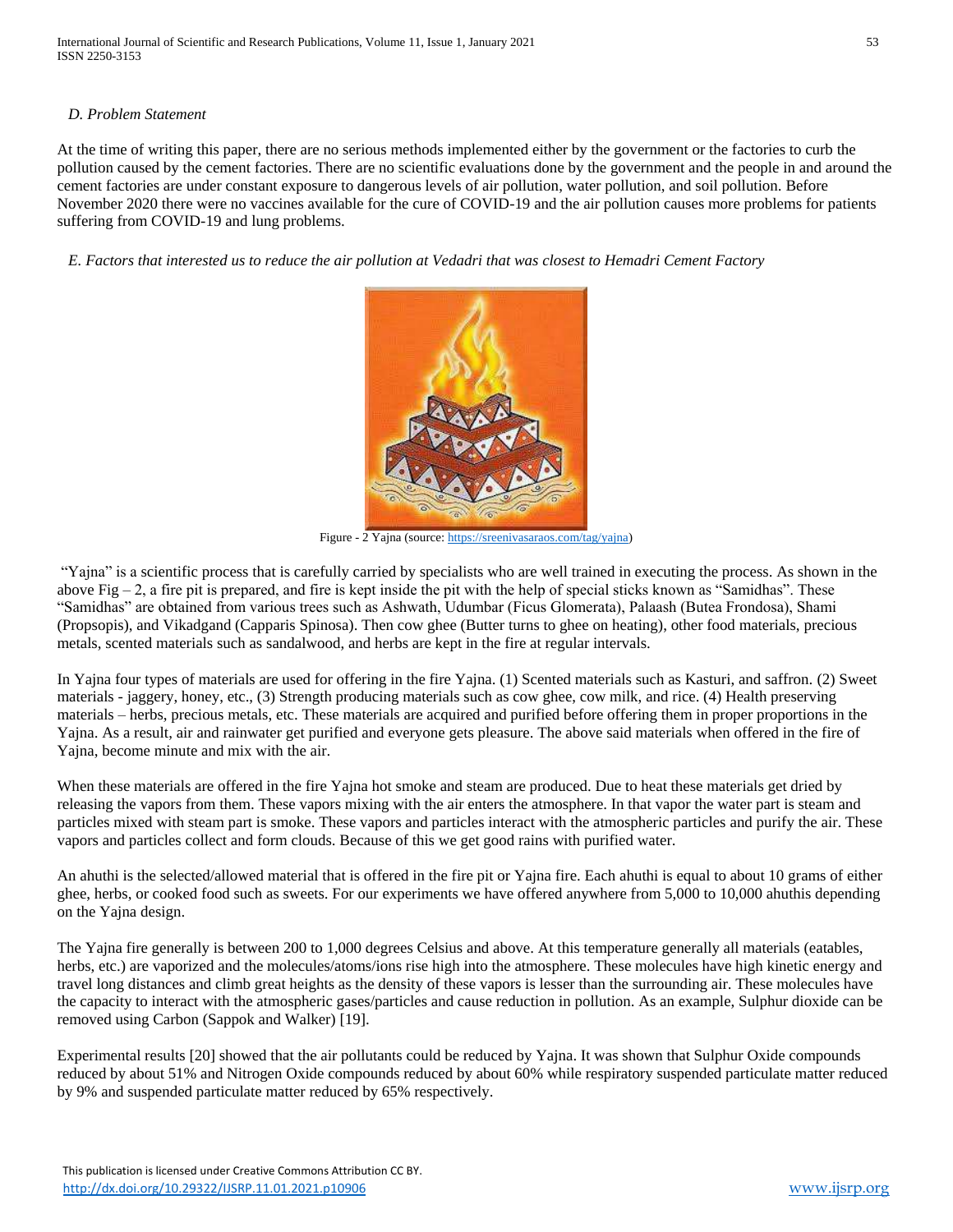It was found that the Particulate Matter ( $PM_{10}$ ,  $PM_{2.5}$ , and  $PM_1$ ) values [21] after the Yajna were reduced by more than 50%, the quality of the rainwater that was collected within three days after the Yajna was having a pH of 6.5, and the Total Dissolved Solids were 34 indicating clean rainwater or water purification.

A scientific study of Yajna was done by Pathade and Pranay [22] and their report indicates that Yajna fumes reduce the microbial load in air up to 30 feet in their setup, Agnihotra fumes increases plant growth, Yajna ash removed water pathogens, and ultimately purifies the water. The work performed by Vasanthi [23] observed that there could be a possibility of phytosteroid precursors or brass in brassinosteroids being produced or triggered in plants due to the volatile substances produced by Yajna fire. Experiments conducted on Yajna by Narayana Rao et al [24] found very high concentrations of Zinc (Zn) in SPM (suspended particulate matter). The authors expressed that it could be due to the materials such as pumpkin that were offered in the Yajna.

Venkata et al [25] have conducted Yajna at Rajahmundry (Andhra Pradesh, India) to see the effect of Yajna on air pollution and combating COVID-19 cases in Godavari districts of Andhra Pradesh, India. Their experiment showed that the more than 15,000 active cases have been reduced in those districts when compared to the trendline predictions before the experiment (Yajna) along with decrease in the air pollution.

Based on the research works that were mentioned in the previous paragraphs and the air pollution near Vedadri near Jaggayyapet, Andhra Pradesh, we, collectively, decided to do the Yajna at Vedadri and reduce the air pollution and check the number of COVID active cases for reduction. This paper gives the process and results of the Yajna and its effect on reducing the air pollution near Vedadri and nearby areas. The closest Pollution Control Board measuring instruments are in areas like Amaravati (Figure-3, that is about  $20 - 25$  km air distance from Vedadri), and Vijayawada (that is about  $60 - 70$  km air distance from Vedadri). Yajna effects spread for 50 km for the Yajna Kunda size used in Jaggayyapet and the good results may continue for 5 days after the last day. We will compare the results of Pollutants at Amaravati location keeping September 2018 results as another control point. September 2019 dataset was not available. The Yajna was performed by Vedadri Gosala, Jaggayyapet from 18<sup>th</sup> September to 1<sup>st</sup> October 2020 under the technical knowhow provided and guided by Vedas World Inc, GA USA. Since the Yajna took place in September 2020, and India is a tropical country with consistent seasonal changes, we considered to check the similarities of the reports during the September months of previous years if available and compared to the Yajna period results.



# I. MATERIALS AND METHODS

The members of Vedadri Gosala were convinced to conduct Yajna for minimizing the air pollution at Vedadri and improve immunity in nearby areas of Jaggayyapet. One of the key members of Vedadri Gosala - Priest Mr. Kishore Jonnabhatla had done preliminary survey of the area and facilities that would be a good location for the Yajna near Vedadri and sought the opinion of Vedas World Inc. Couple of cities and towns were proposed and logistics were evaluated. With their (Vedas World) wide experience of performing Yajna with scientific reasoning has suggested an innovative model to reduce the air pollution and improve immunity. Vedas World proposed to conduct Yajna in one location - Vedadri Gosala as it was nearby 10 cement factories. The entire operation was done under the agile managership of Mr. Venkata Nagendra Sai Ram Karumanchi the Vice President of Vedas World Inc.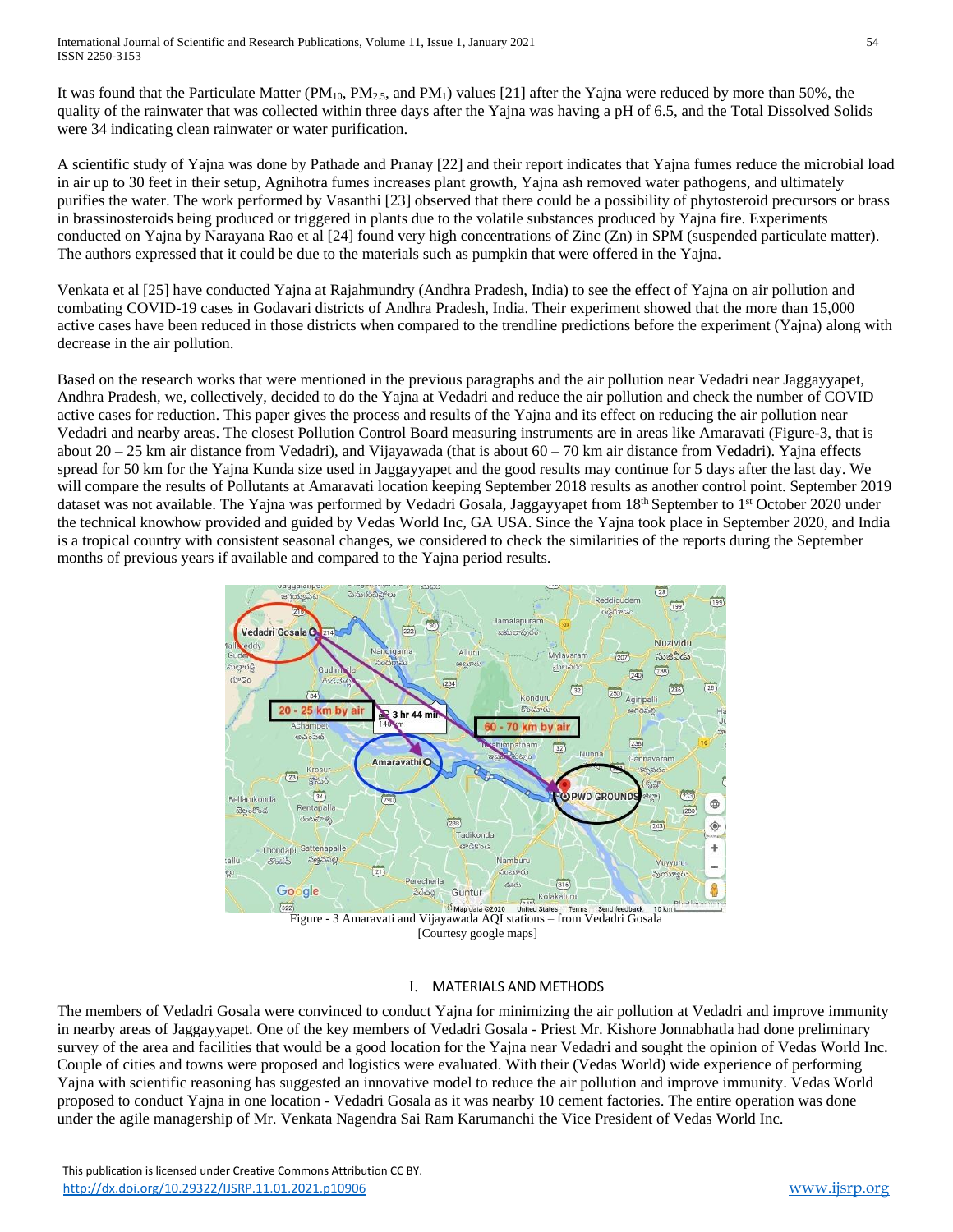#### *A. Yajna Kunda Design and Rationale*



Figure – 4 Shapes of Yajna Kunda (Fire pit)

Different structures (Figure -4) of Yajna kundas were designed for optimizing the benefits of Yajna. Square shaped Yajna Kunda (Figure -4-1) was selected and designed with 3.5 feet - each side and depth 3.5 feet for this Yajna.

The Chairman of Vedadri Gosala Mr. Chakrapani Rao Tadimeti had geared up swiftly and conducted the Yajna for 15 days with the help of Priest Mr. Kishore, under the able guidance of Vedas World, from the evening of 18<sup>th</sup> September 2020 (Amavasya or new moon day) to 1<sup>st</sup> October 2020 (Poornima or full moon day). The Yajna had started on 18<sup>th</sup> September 2020 (Amavasya) at sunset with a special ignition process of fire. The Yajna is carried out uninterruptedly every day – morning 3 hours right after sunrise and then for 2 hours before sunset.

#### *B. Materials used in the Yajna*

| <b>Wood</b>                 | <b>Daily</b>       | <b>Morning</b>                   | <b>Evening</b> |  |
|-----------------------------|--------------------|----------------------------------|----------------|--|
| Butca frondosa              | 5 kg<br>$8$ kg     |                                  | 3 kg           |  |
| And Ficus religiosa wood    |                    |                                  |                |  |
| Banyan and Mimosa Suma wood | 8 kg               | 5 kg                             | 3 kg           |  |
| Mango and Fig wood          | $\overline{10}$ kg | 3 kg<br>7 <sub>kg</sub>          |                |  |
| <b>Herbs</b>                | <b>Daily</b>       | <b>Morning</b><br><b>Evening</b> |                |  |
| Cow Ghee                    | 15 to 20 kg        | 10 to 12 kg                      | $5$ to $8$ kg  |  |
| Dry grapes                  | $1 \text{ kg}$     | $0.7$ kg                         | $0.3$ kg       |  |
| Dry dates                   | 1 kg               | $0.7$ kg                         | $0.3$ kg       |  |
| Kasturi                     | 10 grams           | 8 grams<br>2 grams               |                |  |
| Saffron                     | 1 gram             | $0.5$ grams                      | $0.5$ grams    |  |
| Agar and Tagar              | 50 grams           | 30 grams                         | 20 grams       |  |
| Cardamom                    | 250 grams          | 150 grams                        | 100 grams      |  |
| Nutmeg                      | 100 grams          | 75 grams                         | 25 grams       |  |
| Mace                        | 100 grams          | 75 grams                         | 25 grams       |  |
| Tinospora cordifolia        | 10 kg              | $7$ kg                           | 3 kg           |  |
| Camphor                     | 250 grams          | 150 grams                        | 100 grams      |  |
| <b>Gum Guggul</b>           | 500 grams          | 300 grams                        | 200 grams      |  |
| Sandalwood                  | 20 grams           | 15 grams                         | 5 grams        |  |
| Jaya phal                   | 100 grams          | 70 grams                         | 30 grams       |  |
| Teja leaves                 | 250 grams          | 150 grams<br>100 grams           |                |  |
| Khus-Khus grass             | 500 grams          | 300 grams<br>200 grams           |                |  |
| Cloves                      | 150 grams          | 100 grams<br>50 grams            |                |  |
| <b>Basil Seeds</b>          | 100 grams          | 70 grams<br>30 grams             |                |  |
| <b>Bulrush</b>              | 100 grams          | 70 grams<br>30 grams             |                |  |
| Moringa leaves              | 100 grams          | 70 grams<br>30 grams             |                |  |
| Nannaari                    | 100 grams          | 70 grams<br>30 grams             |                |  |
| Green grams                 | $1 \text{ kg}$     | 700 grams<br>300 grams           |                |  |
| Rice                        | $1 \text{ kg}$     | 700 grams<br>300 grams           |                |  |
| Punarnava leaves            | 100 grams          | 70 grams<br>30 grams             |                |  |
| Herbs made as paste         | <b>Daily</b>       | <b>Morning</b>                   | <b>Evening</b> |  |

Table-1 Yajna Material - Wood and Herbs Used in Yajna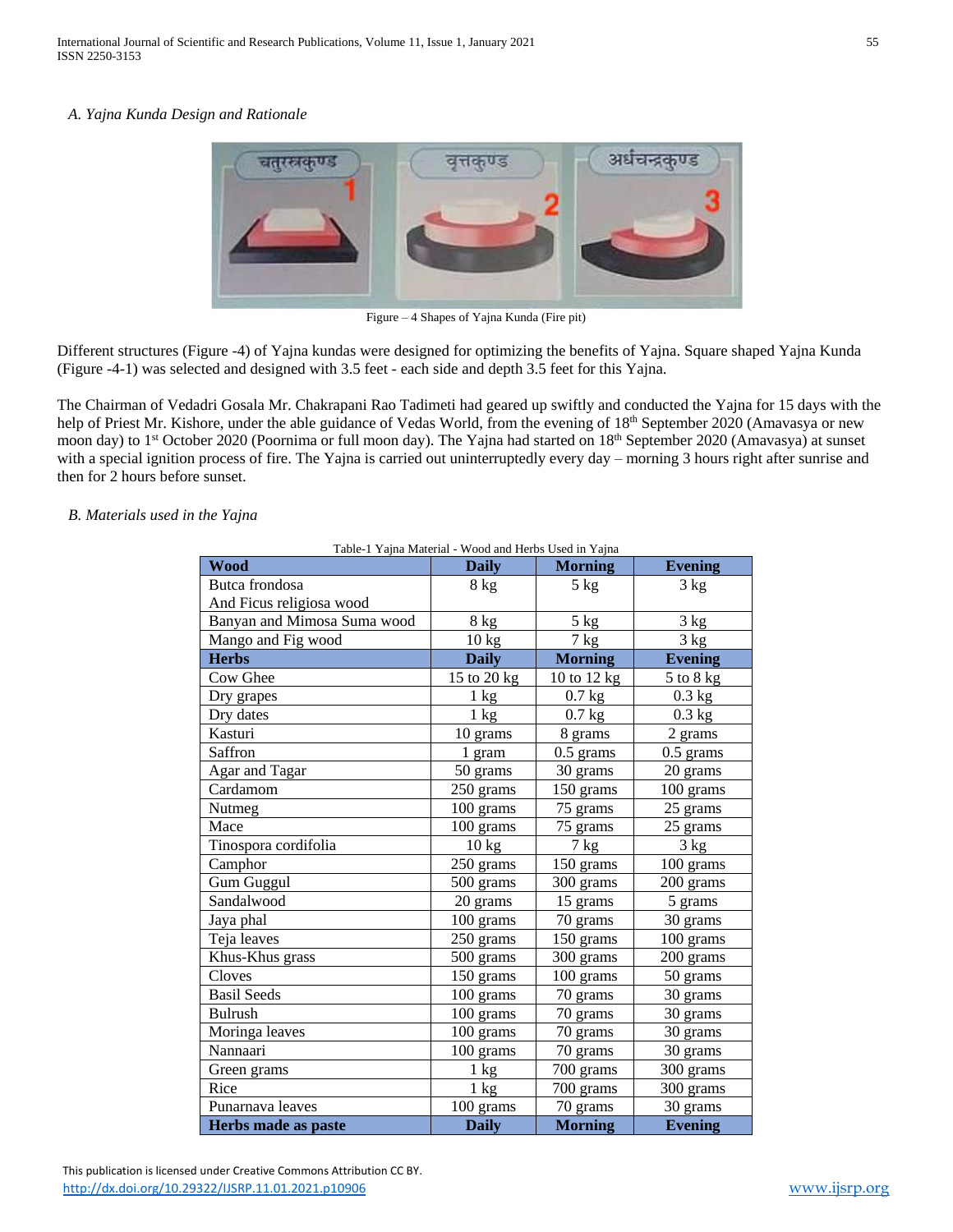| <b>Basil Powder</b> | 200 grams      | 150 grams        | 50 grams  |  |
|---------------------|----------------|------------------|-----------|--|
| Sesame              | $4 \text{ kg}$ | 3 kg             | 1 kg      |  |
| Turmeric            | 200 grams      | 150 grams        | 50 grams  |  |
| Gud                 | $2 \text{ kg}$ | $1.5 \text{ kg}$ | 500 grams |  |
| Ginger              | 200 grams      | 150 grams        | 50 grams  |  |
| Pepper              | 200 grams      | 150 grams        | 50 grams  |  |

List of herbs, wood, and other materials offered in the Yajna are given in Table-1.

## II. RESULTS AND ANALYSIS

We have collected two datasets – (1) Air Quality Index (AQI) data from Amaravati AQI station and (2) COVID Active Cases for Krishna and Guntur districts from Andhra Pradesh and from other sources for Telangana Districts – Suryapet, Khammam and Nalgonda. We have analyzed AQI and COVID datasets before/during/after Yajna period using various intervals – hourly, daily, and weekly. We have compared AQI data from prior year (2018) for the same period for conclusions.

| <b>Location</b> | <b>Experiment</b> | <b>Period</b> | PM <sub>2.5</sub> | $PM_{10}$ | NOx   | <b>CO</b> |  |
|-----------------|-------------------|---------------|-------------------|-----------|-------|-----------|--|
| Amaravati       | No Yajna          | $Sep-2017$    | NA                | NA        | NA    | NA        |  |
| Amaravati       | No Yajna          | $Sep-2018$    | 27.06             | 63.9      | 17.66 | 1.1       |  |
| Amaravati       | No Yajna          | $Sep-2019$    | NA                | <b>NA</b> | NA    | NA        |  |
| Amaravati       | Yajna Period      | $Sep-2020$    | 18.46             | 37.24     | 13.5  | 0.57      |  |

Table – 2 Air Pollutant Values at Amaravati and Vijayawada. NA = Data Not Available. Courtesy Central Control Room for Air Quality Management – All India

From Table-2 we see that the data for Sep-2017 and Sep-2019 are not available for Amaravati location but Sep-2018 and Sep-2020 for the Yajna period are available. Therefore, we will compare the results of Sep-2018 at Amaravati with that of Yajna period in Sep-2020. On comparing with the results, we see that during Yajna period (18<sup>th</sup> Sep-2020 to 1<sup>st</sup> Oct-2020) we see that at Amaravati PM<sub>2.5</sub>, PM<sub>10</sub>, NO<sub>x</sub>, and CO have come down considerably when compared to the available values in 2018. Among the pollutants of cement industry CO and PM are prevalent. We see from Figure-5 that  $PM_{2.5}$  has fallen by about 31%,  $PM_{10}$  has fallen by about 41%, NO<sub>x</sub> has fallen by about 23%, and CO has fallen by about 48%.



Figure – 5 Pollutants Values at Amaravati for Sept-2018 and Sept-2020

Importance of Active Cases [27]: While we can track any of the COVID-19 confirmed, active, recovered, or fatal cases, it is meaningful to track the active cases. The lesser the active cases, the better hospitals and medical professionals can attend the COVID-19 patients. This is referred to as "flattening the curve".

Projected Trendline [29]: We created a mathematical model, regression equation, using the relationship between dependent X (days) and independent variables Y (active cases) to find the best fit line to make predictions or draw trendline of the future active cases. Calculate the R-squared value, a statistical measure, of the trendline  $-$  is between 0 and 1. If it is closer to 1, the data fits to the model very well. Based on the data fluctuations [29], various quadratic equations – linear, logarithmic, exponential, or polynomial – can be applied to get the best model. Linear regression is a simple algebraic equation relating X and Y variables using a simple algebraic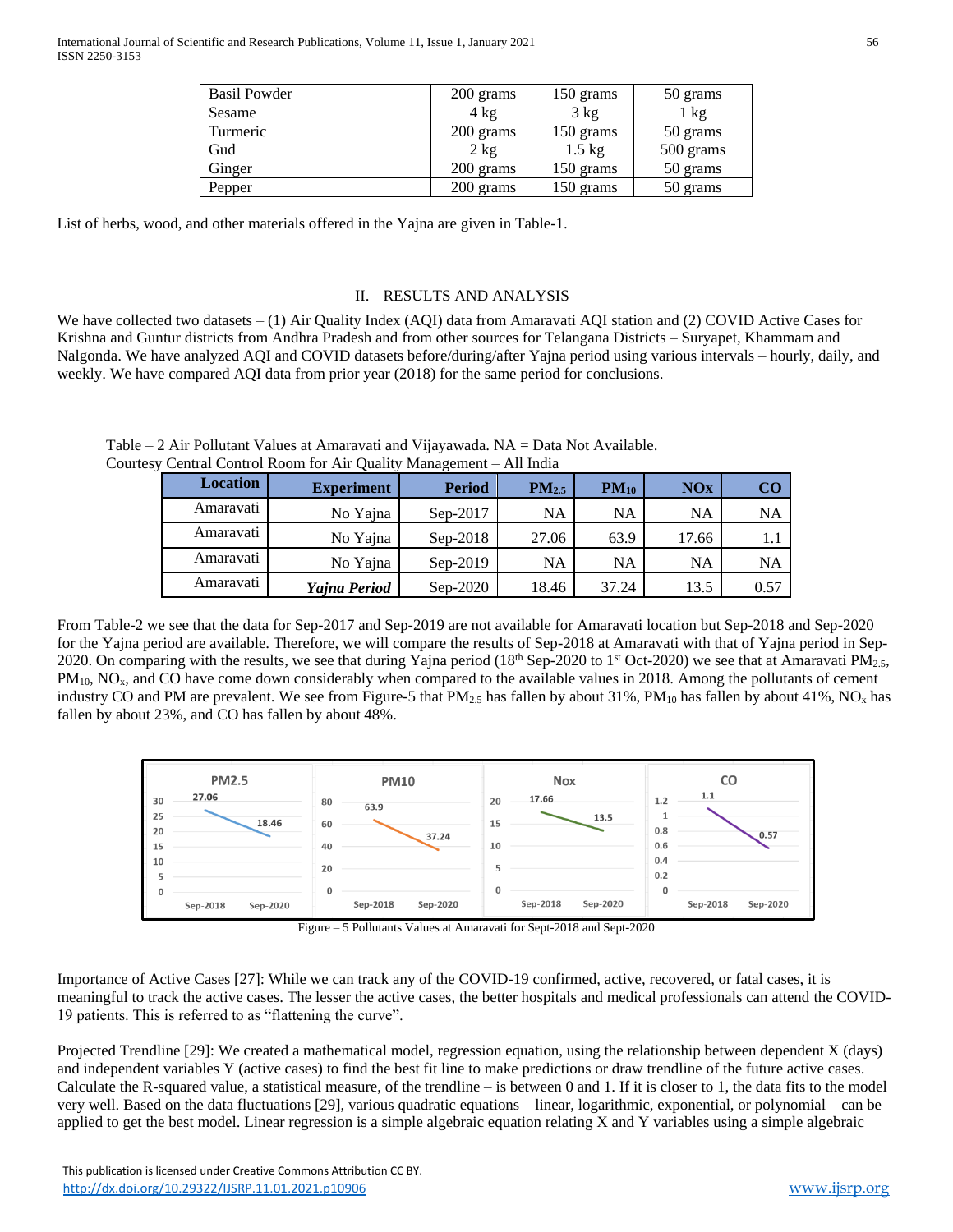equation:  $Y = m \times X + c$ , where m is the slope of the line and b is the y-intercept. In Linear regression, we predict the value of continuous variables.

Logarithmic regression can be applied in scenarios where the data changes rapidly and then levels out. Exponential regression will be applied when data increases slowly initially and then increases rapidly thereafter. When data fluctuates throughout the dataset with one or more ups (hills) and downs (valleys), polynomial regression can be applied.

In the case of Jaggayyapet dataset, the trendline can be a simple linear regression as the data did not fluctuate much.



Figure-6 COVID Active Cases – Krishna and Guntur Districts together, Andhra Pradesh.

From Figure-6, on observing the trendline and the actual active cases we conclude that active cases have been reduced to 8,274 (15% less) than the predicted 9,713 cases.



 Figure-7 COVID Active Cases Telangana Districts – Suryapet, Khammam and Nalgonda that are adjacent to Jaggayyapet.

From Figure-7, on observing the trendline and the actual active cases we conclude that active cases have been reduced to 19,983 (20% less) than the predicted 24,869 cases.

# III. CONCLUSION

It is evident from the past Yajna results [13 -15] that air pollution gets reduced consistently after the conduction of Yajna for a few days. From this experiment at Vedadri Gosala, Jaggayyapet, Andhra Pradesh, we can again observe that Yajna can reduce the air pollution to a commendable extent. We observed that  $PM_{2.5}$  has fallen by about 31%,  $PM_{10}$  has fallen by about 41%,  $NO_x$  has fallen by about 23%, and CO has fallen by about 48% when compared to previous year (2018). We also observed that COVID actives cases have fallen by 19.4% in the neighboring districts surrounding Jaggayyapet. In any case it would be ideal to do Yajna around all the Cement Factories for consistent reduction in the air pollution for improved air quality in the surrounding locations extended to a few kilometers and improved immunity in all living beings – humans, animals, and plants. Yajna process should be considered as a proven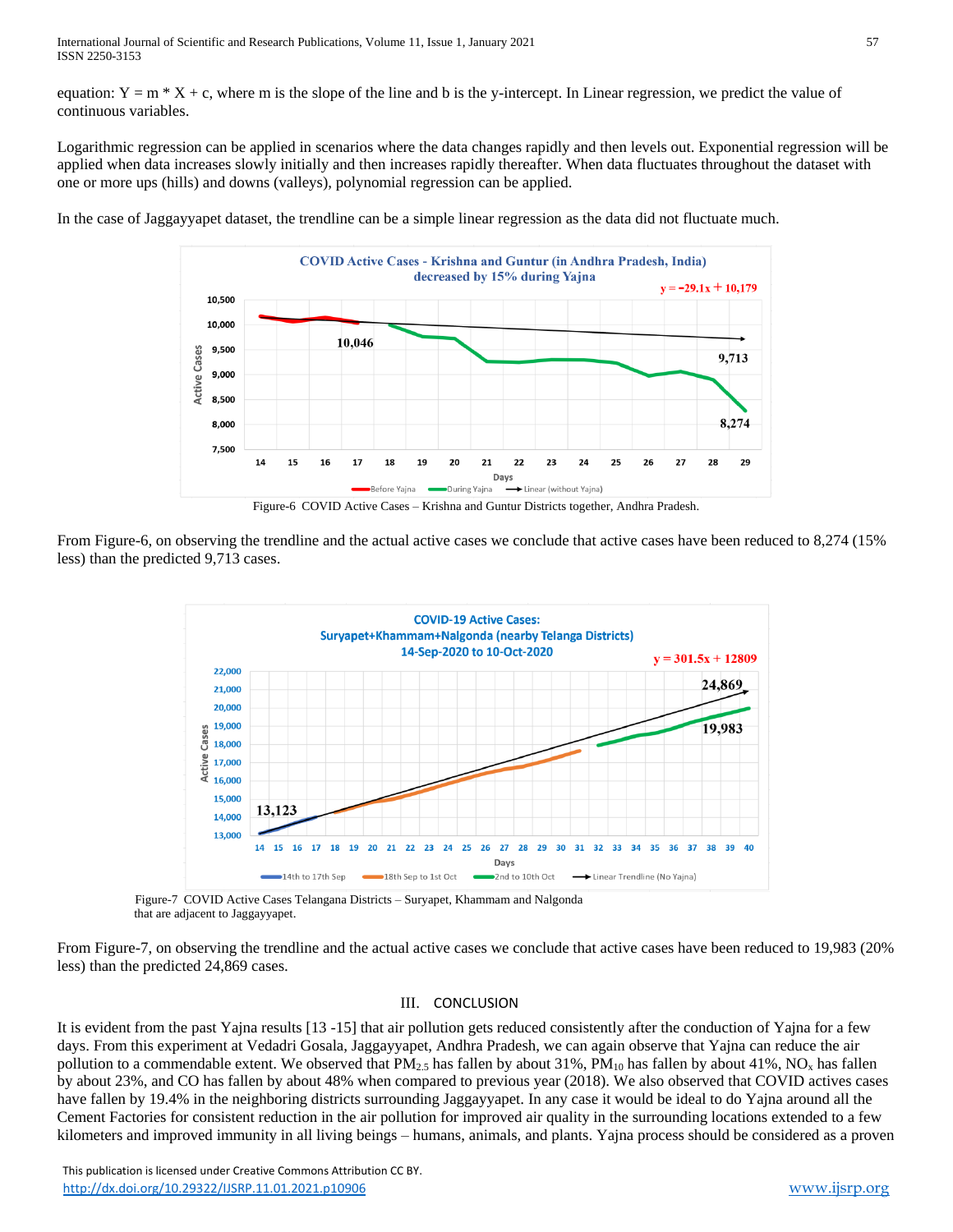and efficient methodology to reduce the air pollution and promote it as one of the best solutions to the continuous air quality challenges. As added benefit, it would naturally improve the immunity in human beings as observed how it reduced the COVID active cases in prior [25] and current experiments.

#### ACKNOWLEDGMENT

Authors would like to thank President of Vedadri Gosala Mr. Chakrapanni Rao Tadimeti, Priest Mr. Kishore Jonnabhatla, who organized and conducted the Yajna, and all the members of Vedadri Gosala. Authors would also like to thank other priests for their great contribution towards Yajna. Mr. Raghavendra Sai Akkinapragada helped in publishing the Yajna details in Twitter. Finally, we would like to thank all the members of Vedas World Inc for their continuous support and valuable suggestions.

#### **REFERENCES**

- [1]. https://www.epa.gov/enforcement/cement-manufacturing-enforcement-initiative#emissions
- [2]. Radhapriya P, Navaneetha Gopalakrishnan A, Malini P, Ramachandran A, Assessment of air pollution tolerance levels of selected plants around cement industry, Coimbatore, India, Journal of Environmental Biology, May 2012.
- [3]. Sadhana Chaurasia, Ashwani Karwariya, Anand Dev Gupta, Effect of cement industry pollution on chlorophyll content of some crops at Kodinar, Gujarat, India, Proceedings of the International Academy of Ecology and Environmental Sciences, 2013, 3(4): 288-295.
- [4]. Syed Sana, Dr. G.A.Bhat, and Henah Mehraj Balkhi, Health Risks Associated With Workers in Cement Factories, International Journal of Scientific and Research Publications, Volume 3, Issue 5, May 2013.
- [5]. Shukla Sudheer Kumar1, Nagpure Ajay Singh, VivekKumar, Baby Sunisha, Shrivastava Preeti, Singh Deepali, and Shukla Ravindra Nath, Impact Of Dust Emission On Plant Vegetation In The Vicinity Of Cement Plant, Environmental Engineering and Management Journal, January/February 2008, Vol.7, No.1, 31-35.
- [6]. Syed Sana Mehraj, G. A. Bhat, Henah Mehraj Balkhi, and Taseen Gul, Health risks for population living in the neighborhood of a cement factory, African Journal of Environmental Science and Technology, Vol. 7(12), pp. 1044-1052, December 2013.
- [7]. Khamparia A, Chattergee S. K, and Sharma G. D, Assessment on effect of cement dust pollution on soil health, Journal of Environmental Research and Development 2012 Vol.7 No.1A pp.368-374 ref.26.
- [8]. Anand Dev Gupta, Assessment of air pollution emission from Cement Industries in Nimbahera, Rajasthan, India, <https://www.researchgate.net/publication/282648329>
- [9]. Guguloth Mohan Rao, Sambanaik A, Srinivas naik L, and Mude Jagadish naik, The Effect of Cement Dust Exposure on Haematological Parameters of Cement Factory workers in Nalagonda, Andhra Pradesh, International Journal of Advancements in Research and Technology, vol.1, no. 5, p.46-52.
- [10]. World Health Organization https://www.who.int/health-topics/COVID-19virus#tab=tab\_1 [11]. Yongjian Zhu, JinguiXie, Fengming Huang, Liqing Cao, Association between short-term exposure to air pollution and COVID-19 infection: Evidence from China, Science of the total environment 727 (2020) 138704.
- [12]. Xiao Wu, Rachel C Nethery,M Benjamin Sabath, Danielle Braun, Francesca Dominici, Exposure to airpollution and COVID-19 mortality in the United States: A nationwide cross-sectional study, medRxiv the preprint server for health sciences, https://doi.org/10.1101/2020.04.05.20054502
- [13]. Antonio Frontera, Lorenzo Cianfanelli, Konstantinos Vlachos, Giovanni Landoni, George Cremona, Severe Air Pollution links to higher mortality in COVID-19 Patients: The "Double hit" hypothesis, Journal of infection 81 (2020) 255- 259.
- [14]. Daniele Contini, and Francesca Costabile, Does Air Pollution Influence COVID-19 Outbreaks, Atmosphere 2020, 11, 377; doi:10.3390/atmos11040377.
- [15]. Kai Chen, Meng Wang, Conghong Huang, Patrick L Kinney, Paul T Anastas, Air pollution reduction and mortality benefit during the COVID-19 outbreak in China, www.thelancet.com/planetary-health Vol 4 June 2020.
- [16]. Abdolali Mohagheghzadeh, Pouya Faridi, Mohammadreza Shams-Ardakani, Younes Ghasemi, Medicinal Smokes, Journal of Ethnopharmacology, Vol 108, issue 2, 24 November 2006, Pages 161-184.
- [17]. https://www.thehindu.com/news/national/andhra-pradesh/pcb-orders-closure-of-india-cements-unit/article5049755.ece
- [18]. https://www.who.int/emergencies/diseases/novel-COVID-19virus-2019/advice-for-public
- [19]. R.J. Sappok, P.L.Walker Jr, "Removal of SO2 from flue gases using carbon at elevated temperatures", Journal of Air pollution controlassociation, 16th March 2012.
- [20]. Pushpendra K. Sharma, S. Ayub, C.N.Tripathi, S. Ajnavi, S.K. Dubey, Agnihotra-A non-conventional solution to air pollution.
- [21]. Venkata Chaganti, Yajna A Solution to Air Pollution, International Journal of Innovative Research in Science & Engineering.
- [22]. G. R. Pathade, and Pranay Abhang, Scientific study of Vedic Knowledge Agnihotra, Bharatiya Bouddhik Sampada, A Quarterly Science Research Journal of Vijnana Bharati 43rd – 44th Issue, February - June 2014.
- [23]. Vasanthi Gopal Limaye, Agnihotra (The Everyday Homa) & Production of Brassinosteroids: A Scientific Validation, International Journal of Modern Engineering Research (IJMER), Vol 8, issue 12, December (2018).
- [24]. Narayana Rao M, Sukruti Duvvuri, Hari Ram Naik, Gopi Kiran.M and Manu Srivatsav G, 2012 International Conference on Environmental Science and Technology IPCBEE vol.30 (2012).
- [25]. Venkata R Chaganti, Murali K Cheruvu, Shastry V Munnagala, Rudra, Yajna combats COVID-19: A Scientific Research on how Yajna can improve immunity and reduce COVID-19 Active Cases, International Journal of Modern Engineering Research, Vol. 10, Issue – 9.
- [26]. https://www.iqair.com/us/india/andhra-pradesh/rajamahendravaram
- [27]. How Does COVID-19 Virus Spread? https://www.webmd.com/lung/COVID-19virus-transmission-overview#1
- [28]. Using a Spreadsheet to Add a Trendline https://www.intel.ru/content/dam/www/program/education/us/en/documents/project-design/graphing/graphingtrendlines.pdf
- [29]. Introduction to Linear Regression and Polynomial Regression https://towardsdatascience.com/introduction-to-linear-regression-and-polynomial-regressionf8adc96f31cb
- [30]. Andhra Pradesh COVID Cases: http://hmfw.ap.gov.in/covid\_19\_dailybulletins.aspx
- [31]. Hyderabad COVID Cases: [https://api.covidindiatracker.com/state\\_data.json](https://api.covidindiatracker.com/state_data.json).

# **AUTHORS**

**First Author** – Dr. Venkata R Chaganti, Ph.D. in Condensed Matter Physics, Vedas World Inc., GA, USA. **Second Author** – Murali K Cheruvu, MS Data Science, Vedas World Inc., GA, USA.